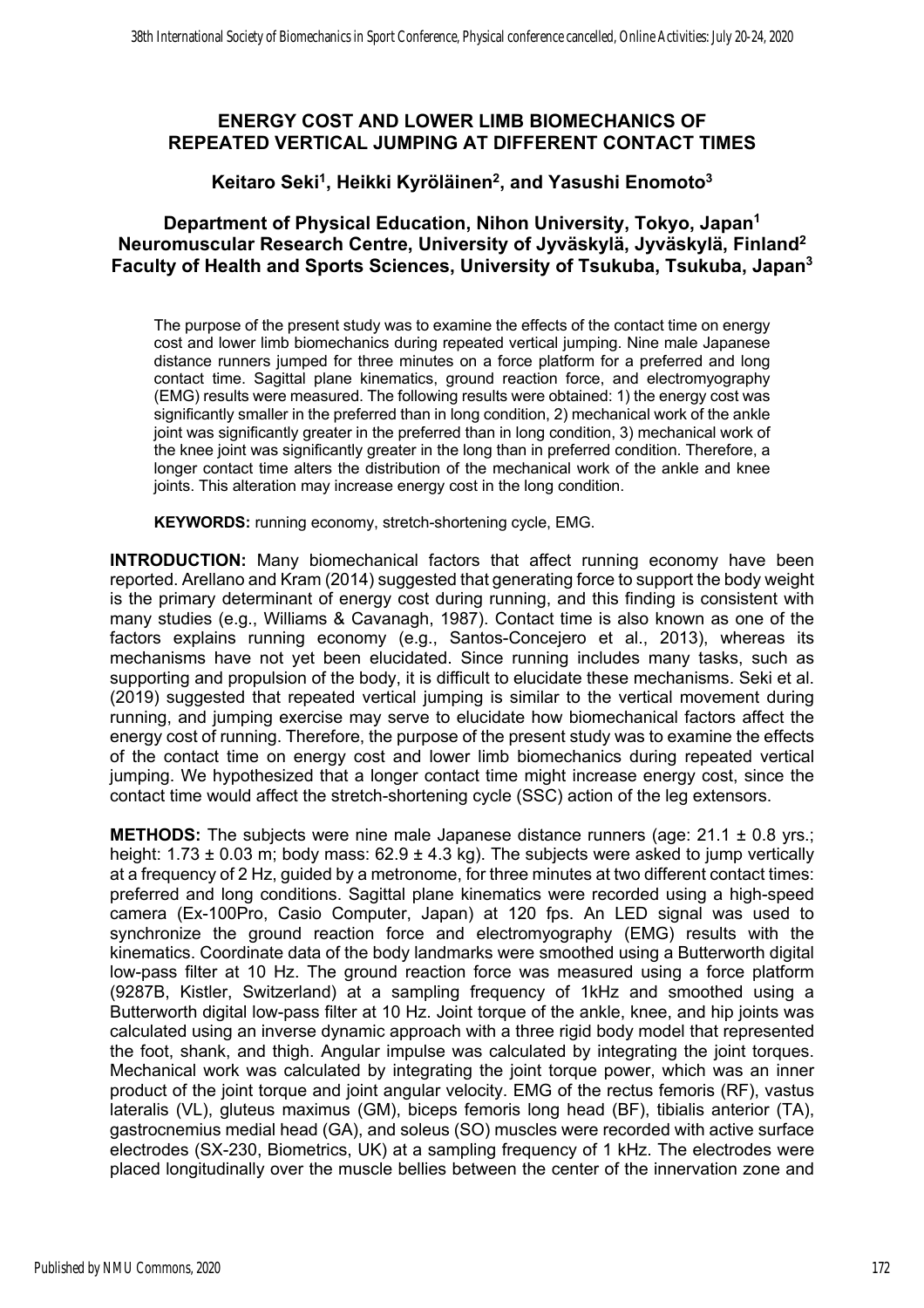the distal tendon of each muscle in accordance with the guideline of SENIAM. EMG data were high-pass filtered using a Butterworth digital filter at 10 Hz. Rectified EMG data were low-pass filtered using a Butterworth digital filter at 15 Hz. Integrated EMG (iEMG) was calculated by integrating rectified EMG data. Respiratory gases were continuously analyzed on a breath-bybreath basis using the computerized standard open circuit techniques (AE-301s, Minato Medical Science, Japan) (Iwayama et al., 2015). The vertical displacement of the center of mass (CoM) was defined as the difference between the highest and lowest points of the greater trochanter. Energy cost was calculated using the method of Seki et al. (2019). Kinematics, kinetics, and EMG results were averaged during the contact phase of 10 jumps from each condition which were selected stating from 2.5 min after the beginning of the 3-min jumping period. Mechanical work, angular impulse, and iEMG results were normalized by the vertical distance of the CoM. Time histories of joint kinematics and kinetics, such as joint angular velocity, were normalized based on the contact time in the preferred condition. Difference between the conditions were examined using paired t-test. The level of statistical significance was set at 5%.

**RESULTS:** The preferred contact time was significantly ( $p < 0.001$ ) shorter (0.23  $\pm$  0.03 s) than the long contact time (0.32  $\pm$  0.04 s). The vertical displacement of the CoM was significantly  $(p < 0.01)$  greater in the preferred  $(0.24 \pm 0.01 \text{ m})$  than in the long condition  $(0.21 \pm 0.02 \text{ m})$ . Energy cost was significantly ( $p < 0.05$ ) greater in the long (26.2 ± 3.9 J·kg<sup>-1</sup>·m<sup>-1</sup>) than in preferred (23.0  $\pm$  1.85 J·kg<sup>-1</sup>·m<sup>-1</sup>) condition.

Figure 1 shows the average joint angular velocities of the ankle, knee, and hip joints during the contact phase in each condition. The ankle joint plantarflexed immediately after dorsiflexed in the preferred condition. However, in the long condition the angular velocity of the ankle joint was slowdown after dorsiflexion during the first one-third of the contact phase. Subsequently, the ankle joint plantarflexed gradually. Maximal dorsiflexion angular velocity was significantly greater in the preferred than in long condition (p < 0.001). Maximal plantarflexion angular velocity and maximal extension angular velocity of the knee joint was significantly greater in the preferred than in long condition ( $p < 0.001$ ).

Figure 2 demonstrates differences in the mechanical works of the ankle, knee, and hip joints during each contact phase. Positive mechanical work of the ankle joint was significantly greater in preferred than in the long condition ( $p < 0.05$ ). Negative mechanical work of the ankle joint was significantly smaller in the preferred than in long condition. On the other hand, positive and negative mechanical work of the knee joint showed opposite tendencies to the ankle joint. No significant difference in the positive and negative mechanical work of the hip joint and total of the lower limb joints were found.

Figure 3 demonstrates differences in extension (plantarflexion) angular impulses of the ankle, knee, and hip joints during the contact phase. The plantarflexion angular impulse and extension angular impulse of the hip joint did not differ between the conditions. The extension angular impulse of the hip joint was significantly greater in the long than in preferred condition.



**Figure 1: Average angular velocities of the ankle, knee, and hip joints during the contact phase in the preferred and long contact time conditions.**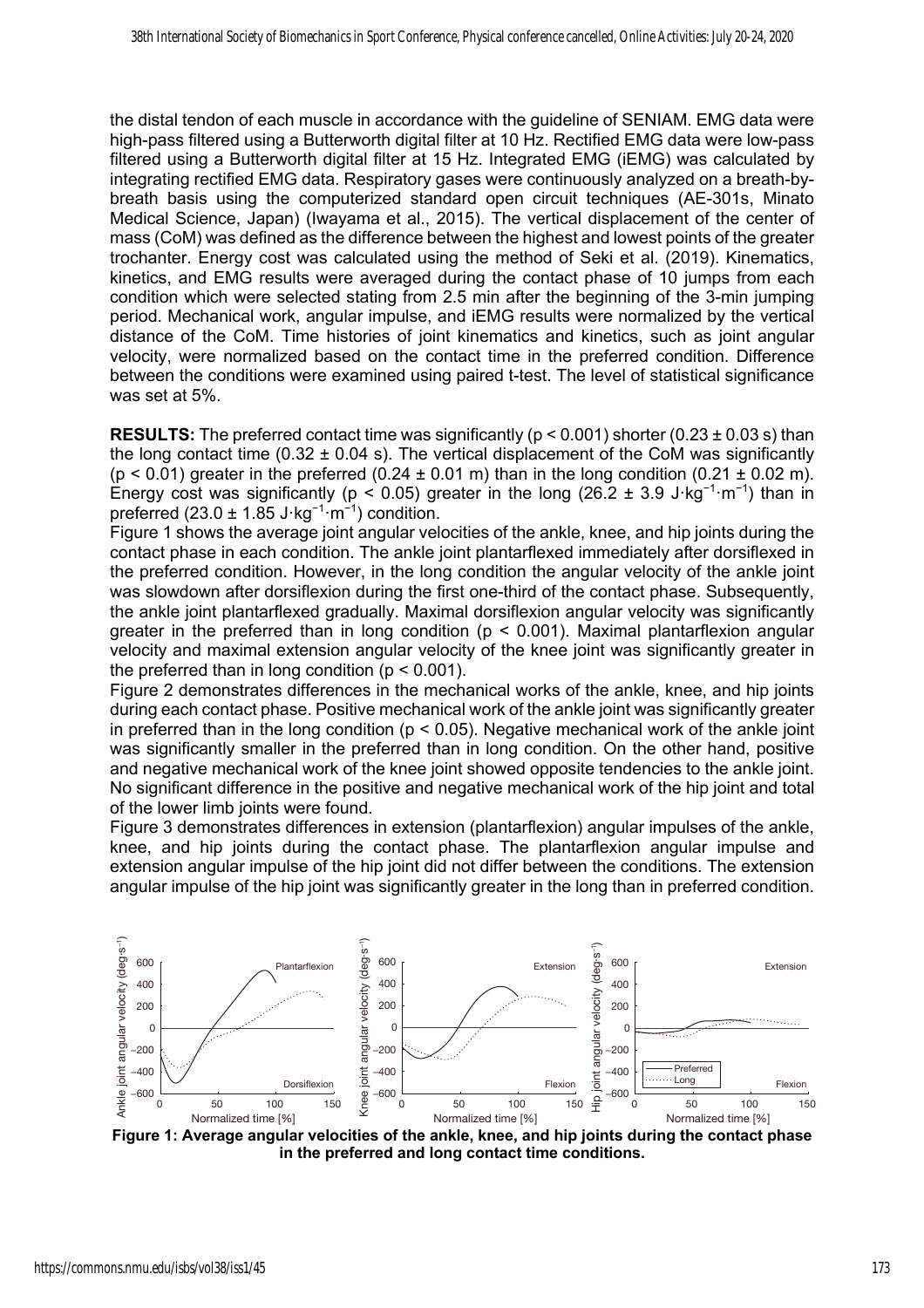Figure 4 demonstrates the differences in iEMG of the lower limb muscles. The iEMG of the RF, VL, GM muscles during contact phase were significantly greater in long than in preferred conditions (p < 0.05–0.001). However, no significant differences in iEMG of the plantarflexors were observed.





**Figure 2: Mechanical works of the lower limb joints during the contact phase in the preferred (P) and long (L) conditions. \*: p < 0.05; \*\*: p < 0.01; \*\*\*: p < 0.001.**

**Figure 3: Extension (plantarflexion) angular impulse of the ankle, knee, and hip joints during the contact phase in the preferred (P) and long (L) contact time conditions. \*\*: p < 0.01.**



**Figure 4: iEMG of the RF, VL, GM, BF, TA, GA, and SO muscles during the contact phase in the preferred (P) and long (L) conditions. \*: p < 0.05; \*\*: p < 0.01; \*\*\*: p < 0.001.**

**DISCUSSION:** The preferred condition showed a shorter contact time and small energy cost. These results are well in line with our hypothesis. Although total mechanical work of the lower limb joints did not differ between conditions, distribution of the mechanical work did differ between the conditions. Seki et al. (2019) reported that distribution of the mechanical work could explain the difference of energy cost during repeated vertical jumping utilizing different surface slopes. Consequently, the present study suggests that longer contact time may alter joint distribution and thus increase energy cost.

Greater mechanical work of the ankle joint was found in the preferred condition. However, the plantarflexion angular impulse and iEMG of the plantarflexors did not differ between conditions. Greater dorsiflexion velocity was found in the preferred condition, which is one of characteristics of SSC action. Angular velocity of the ankle joint showed quite different patterns